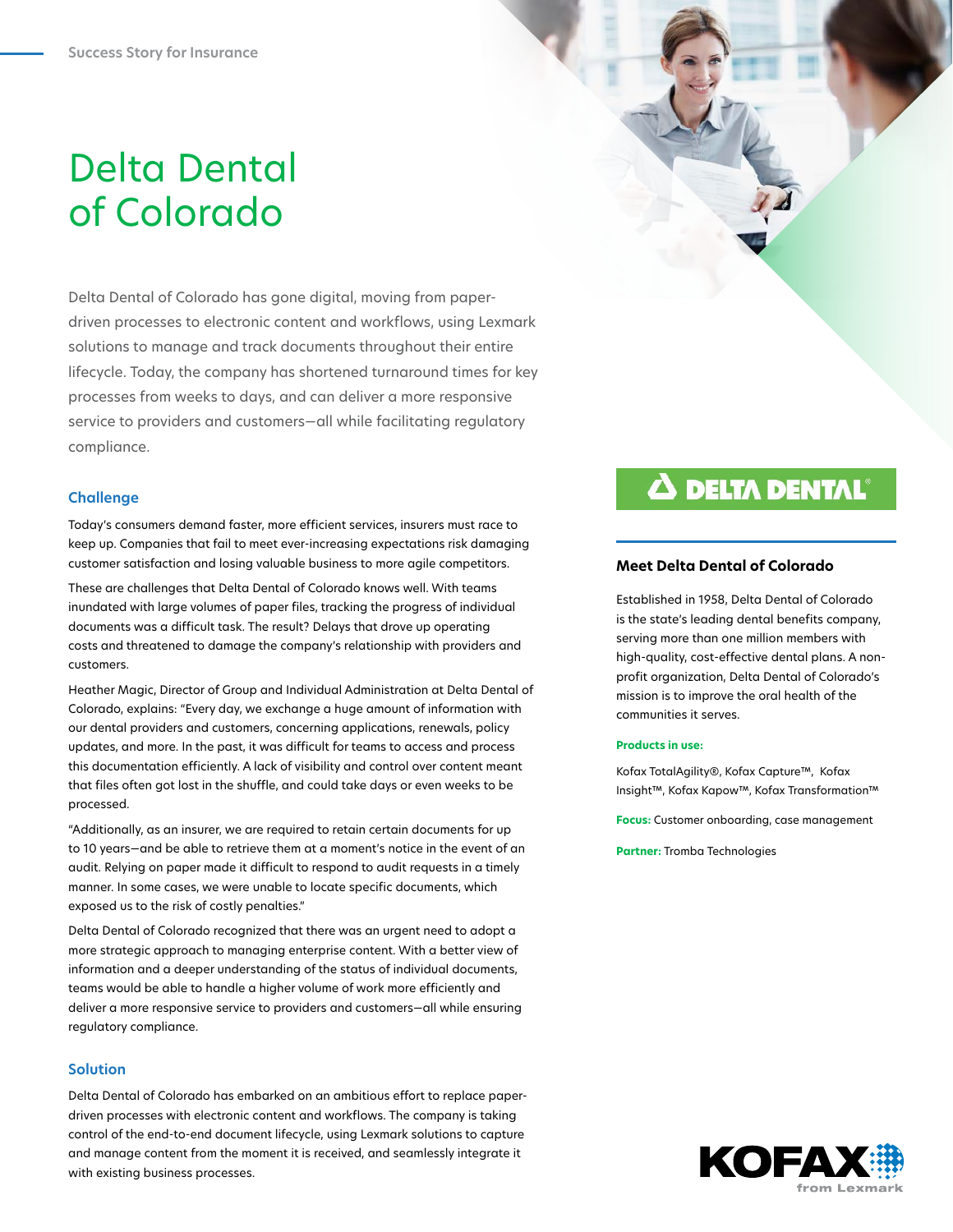Heather Magic comments: "Today, content management begins and ends with Lexmark solutions. For example, when a new dental provider applies to join our network, we can automatically classify and extract the information we need from their application form and supporting documentation, and feed the necessary digital content into our business applications and workflows."

Additionally, Delta Dental of Colorado takes advantage of Lexmark Kofax Insight to link data and metrics to steps in business processes, gaining timely, accurate insight into operations. The company obtains a deeper understanding of how processes are working, helping it to remove bottlenecks and improve efficiency.

Heather Magic says: "For the first time, we can track data and processes across the entire document lifecycle, and have access to a host of dashboards and metrics. This allows us to pinpoint where a particular work item is at any given time, which user has been working on it, and for how long.

"With Lexmark solutions, we can make informed, data-driven decisions about how we manage our processes and people. The result is that people are more accountable for the work they are doing, and can achieve more in shorter turnaround times."

#### **Strong partnership delivers real results**

From the very start, Delta Dental worked with business partner Tromba Technologies to ensure that the Lexmark solutions were expertly configured and deployed.

Heather Magic remarks: "We have a great working relationship with Tromba—they are the reason why this project has been so successful. The entire team has been fantastic at working with us to understand our business and tailor the Lexmark solutions to meet our unique needs."

Delta Dental of Colorado kicked off its Lexmark implementation in 2013, and has been working consistently to extend the solutions to cover more processes and functional areas.

Heather Magic states: "Working with Tromba, we have hit almost every single deadline we have set for ourselves. For 2015, we set a goal of completing six new projects—which our executive team felt was almost impossible—and are on track to have everything implemented before year-end."

With the Lexmark solutions, Delta Dental of Colorado has been able to reap a rapid return on its investment, as Heather Magic explains: "At the outset, we estimated that it would take between four and six months before we achieved a return on investment [ROI] for individual projects. In reality, we have been seeing a ROI as early as one to two months for certain projects. And taking the entire Lexmark implementation into account, we have achieved a ROI within six months, which is phenomenal."

#### **Results**

Today, Delta Dental of Colorado is empowering teams with newfound control over information and processes, helping them manage growing volumes of work more effectively.

Heather Magic gives an example: "When new providers apply to join our network we have to carry out a rigorous series of checks to verify that they have the proper credentials and that the information provided in their application is accurate. Each application can span up to 26 pages, and contain more than three dozen fields.

"What's more, we are required to regularly re-validate dentists' credentials. We used to do this every five years, but recent regulations have changed this to

*"With Lexmark solutions, we can make informed, datadriven decisions about how we manage our processes and people."*

*"We have a great working relationship with Tromba—they are the reason why this project has been so successful."*

**Heather Magic** Director of Group and Individual Administration, Delta Dental of Colorado